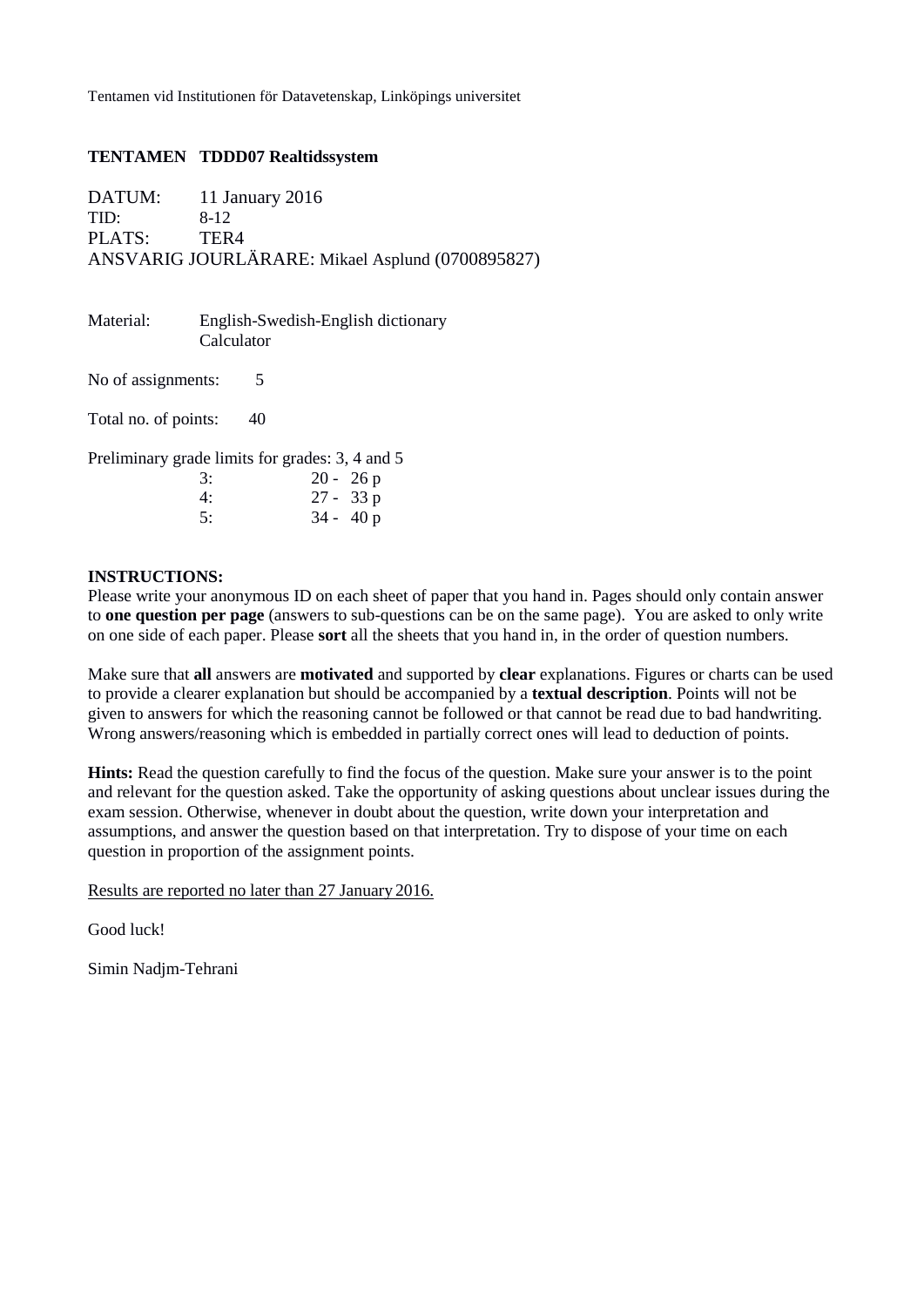### **Q1: Scheduling**

A search and rescue mission typically requires situational awareness and an overview of a large geographical area with tight real-time requirements. A prototype for a drone is being developed that takes pictures at regular intervals and uploads to a remote server whenever it flies close to a sink node (a receiving node like a base station) with a dedicated radio. It consists of several concurrent processes running on the same CPU, and has three functions for altitude control and navigation, moving the drone in the three-dimensional space (x, y, and z). These collectively take a maximum of 30 ms to compute and run once every 100 ms. The drone also has a process for activating a camera, and storing the picture at a local database once a second; this process has a maximum execution time of 100ms. There is a third process that polls availability of a sink node with a period of every 2 seconds. If a sink is available a protocol to establish a connection (or reconfirm it) is run that has a WCET of 100 ms.

a) Consider the three processes above and determine whether the process set is schedulable with ratemonotonic scheduling if we require that a 30% utilization is allowed for running the operating system related processes.

(1 point)

b) In general, how is the application developer expected to estimate the RTOS scheduler's overhead in a system so that analyzing schedulability can be applied with a margin for the overhead? Use the example to clarify the answer if you need.

(2 points)

c) Consider now that a fourth process is to be added to take care of the actual picture uploading, and assures transmission of real-time data to a remote command and control server. Assume that this process takes a maximum of 500ms and it will run with a period of once every 4 seconds. Discuss whether a cyclic schedule for running the set of processes consisting of the three processes under part a) and the fourth process for uploading is a good idea or not, and motivate your answer. You need not construct a full schedule here, and may ignore the scheduler overhead.

(3 points)

d) Assume now that the navigation and control functions are realized on a dedicated chip and we are only concerned with running the application specific processes (camera/storage, connection management towards a sink, uploading) that will be run on one CPU. The engineer in charge of the prototype proposes that a cyclic schedule to be constructed in order to avoid the need for mutual exclusion of access to two common resources. These are: 1) the shared database of stored picture to which both the camera and upload processes have access, and 2) the radio channel that both the connection manager and uploading process need to access. Construct a cyclic schedule and discuss whether your solution confirms her statement about the shared resources.

(2 points)

e) A WCET estimate is a function of inputs provided to the function for which the WCET is being estimated. Describe two approaches for generating valid and relevant inputs to an application.

(2 points)

f) Describe the notion of priority inversion and explain how priority inheritance reduces its effects.

(3 points)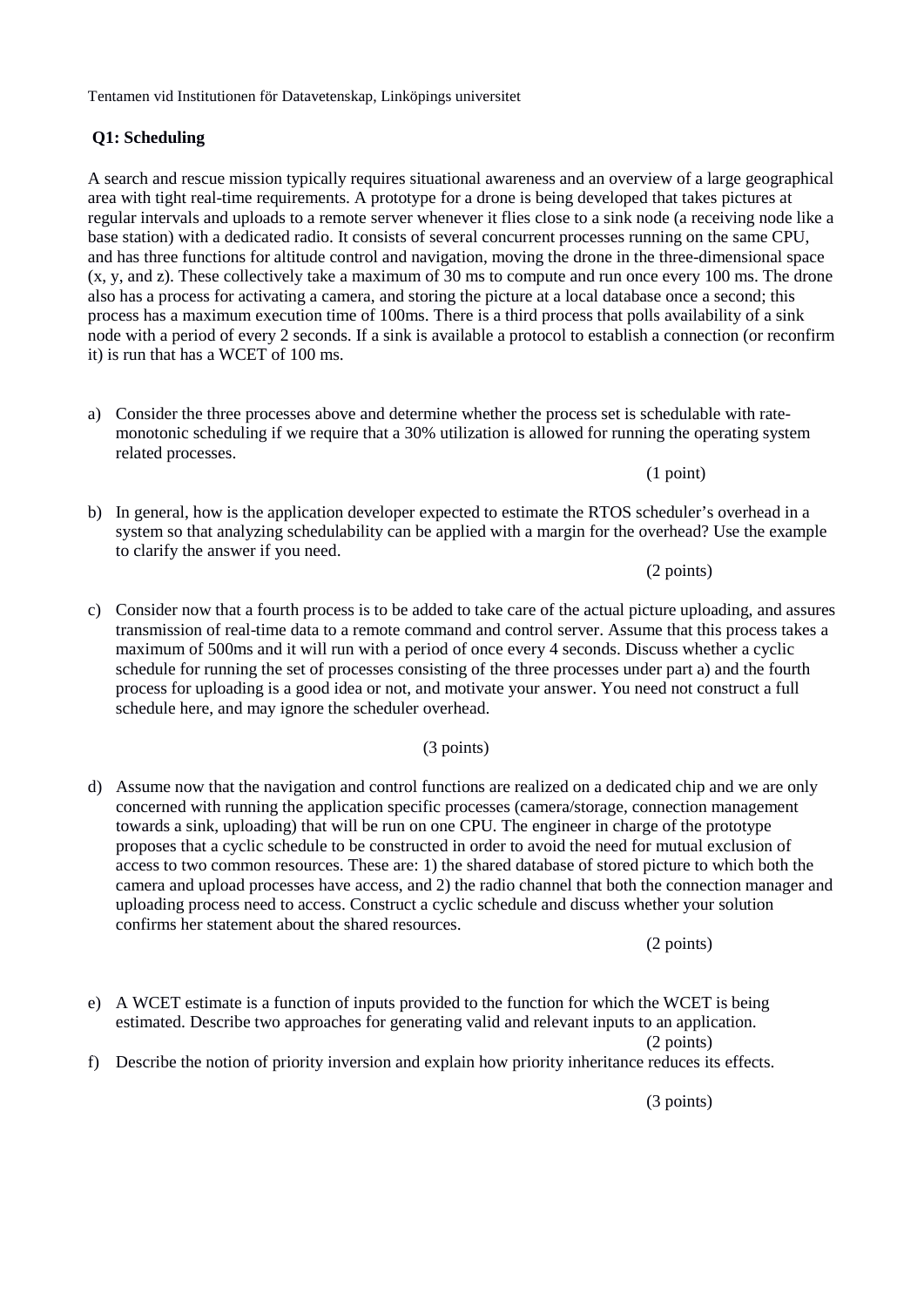# **Q2: Dependability and predictability**

a) Boston Globe reported on December 10<sup>th</sup> 2015: "The Red Line train out of Braintree Station had already blown through three stops when the lights flickered out and the wheels slowly rolled to a stop. Yet not a word of explanation had come from the conductor — for a very good reason. When passengers looking for answers forced open the door to the operator's cabin, nobody was there.

Pulling out of Braintree around 6:08 a.m., the runaway train carrying about 50 people passed without stopping through the Quincy Adams, Quincy Center, and Wollaston stations on a 9-minute and more than 5 mile trip, before MBTA officials managed to stop it past North Quincy Station by cutting power to the third rail.

Officials explained Thursday that while the train was parked in Braintree, the driver reported a signal problem and requested permission to put his train into "bypass mode," which allows the train to move even if it has not received the right signal. Trains occasionally operate in this mode, Pollack said, saying that it is safe under the proper procedures.

To enter bypass mode, the driver had to leave the train to throw a toggle switch, said Jeff Gonneville, the MBTA's chief operating officer. That was when the train left without him. Gonneville said MBTA procedures require operators to set two brakes before leaving the train. Pollack would not say whether the brakes were set, saying that was a matter for the ongoing investigations."

Use the terminology of IFIP Working Group 10.4 (from the course literature) to associate the chain of events with the fault-error-failure causal chain in this scenario, and classify the fault as permanent or intermittent.

b) Explain how the use of exceptions in programs fits in the classification of fault treatment approaches according to IFIP 10.4 classifications. Describe how is the WCET analysis for an implemented software affected by the existence of exceptions. Consider both exceptions that are handled by a program and those handled by the runtime system.

(3 points)

### **Q3: Real-time Communication**

a) What is the purpose of MEDL in a TTP bus architecture, and which part of the hardware architecture is it stored in?

b) Consider a set of four messages to be transmitted on a CAN bus (where "Tx time" stands for worst case transmission time of a message on the bus). Assume that deadline is equal to period for each of the messages. Assume further that time to transmit one bit is less than 1ms. Compute the maximum response time for message m4. Motivate the choices that you have made in the analysis, including your additional assumptions.

(4 points)

(2 points)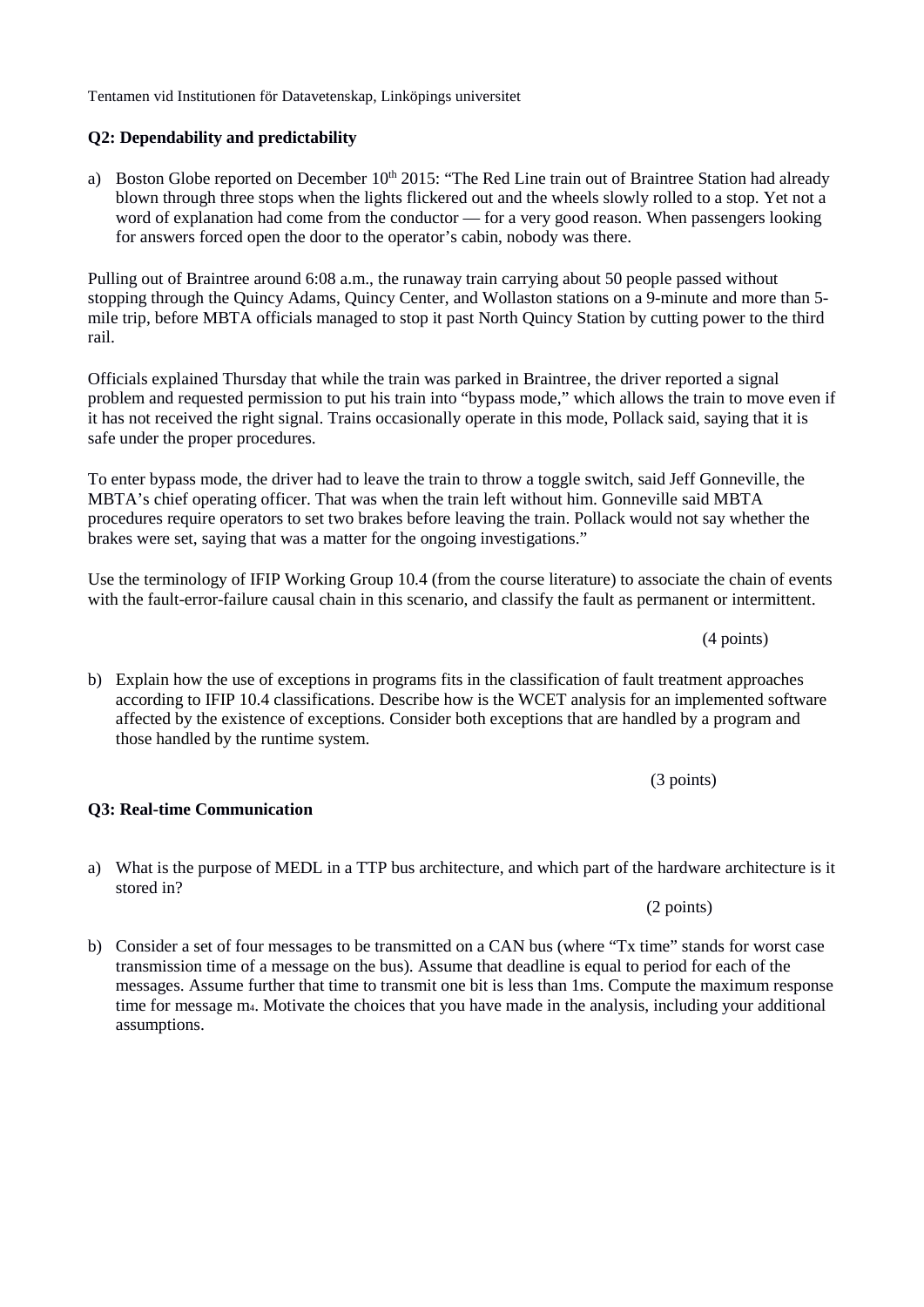# (3 points)

c) Consider an application in which the main fault model is the presence of faults arising in the manufacturing process of the (cheap) hardware circuits. Which fault tolerance method would you consider as a means of mitigating a potential error?

(2 points)

b) Describe how a real-time operating system can support the functions for static and dynamic memory

(2 points)

- a) Take a stand on the following statement, motivating your answer by referring to the relevant terminology discussed in the course literature:
	- Packet loss and link reliability are two QoS indicators for achieving the *same* QoS requirement.
- b) Describe the notion of skewness as defined mathematically in the context of adaptive load sharing in the paper by Xiao et al 2013.

c) Compare the benefits of external and internal clock synchronization algorithms to explain why you would choose one approach as opposed to the other.

### **Q6: Bonus points**

a) In this question you state if you have any bonus points allocated to your attempts at bonus exercises 1, 2, and 3 during the course. Please sum up all three (if any) of your attempted exercises and write the total attained points here.

#### Tentamen vid Institutionen för Datavetenskap, Linköpings universitet

| Message        | Priority  |    | Period (ms) $\vert$ Tx time (ms) |
|----------------|-----------|----|----------------------------------|
| m <sub>1</sub> | Very High |    |                                  |
| m <sub>2</sub> | High      |    |                                  |
| $\mathbf{m}_3$ | Medium    | 30 |                                  |
| m <sub>4</sub> | Low       | 50 |                                  |

# **Q4: Application design & RTOS**

management used by a real-time application.

**Q5: Distributed systems, Quality of Service (QoS)**

# a) When designing a complex system, dividing it into subsystems and assuring that each subsystem in itself satisfies its requirements is denoted by modular (compositional) design. Why is modular design of hard real-time systems difficult?

(4 points)

(3 points)

(2 points)

(2 points)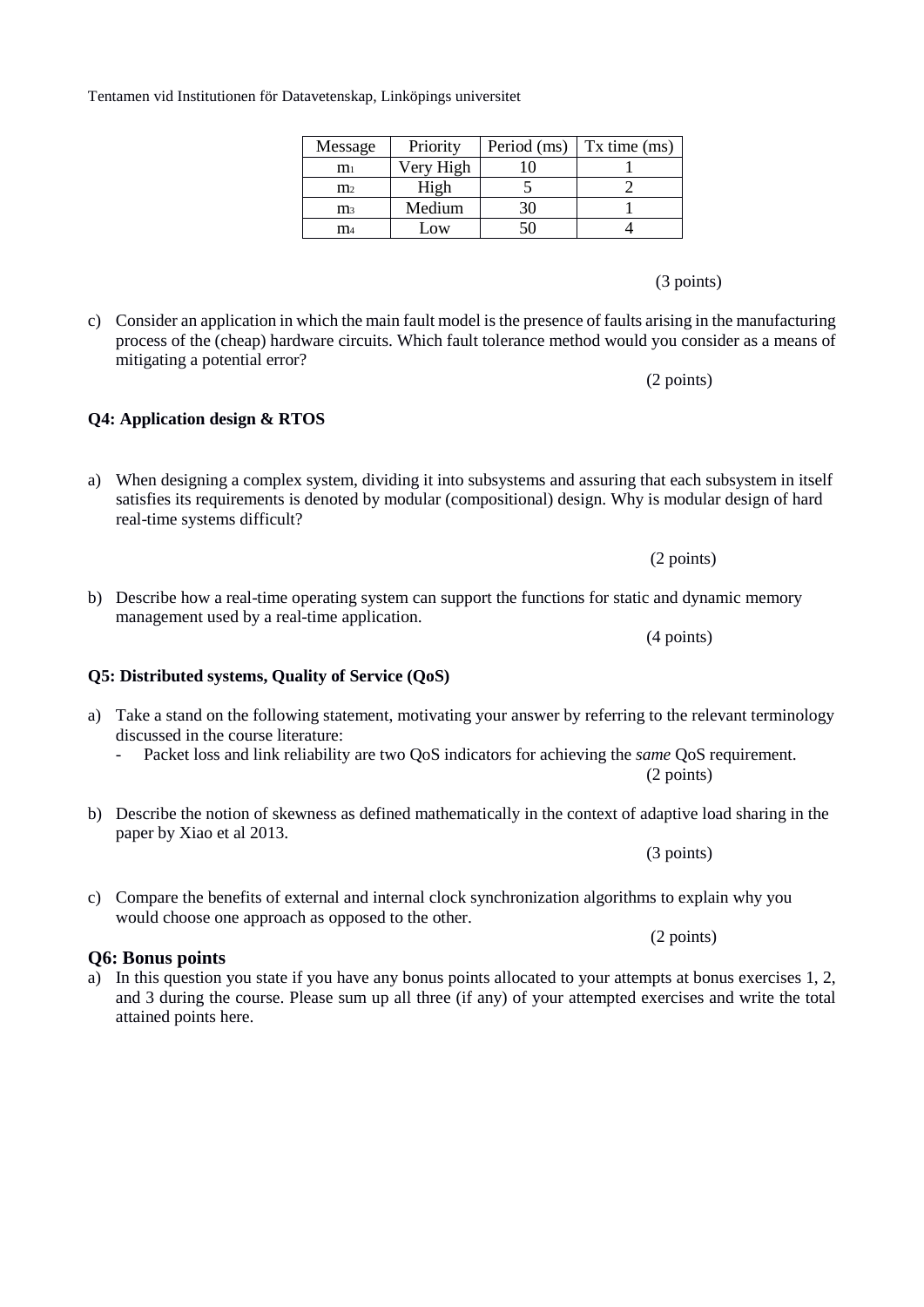

# **Notation for Processes**

- $C =$ Worst-case execution time
- $B =$  Worst-case blocking time
- $D =$ Relative deadline
- $n =$  Number of processes
- $T = Period$
- $R$  = Worst-case response time
- $J =$  Release jitter

# **Schedulability test for Rate Monotonic:**

### **Schedulability test Earliest Deadline First:**

# **RMS Response time analysis**

*hp*(*Pi*) is the set of processes with a higher priority than process *Pi*.